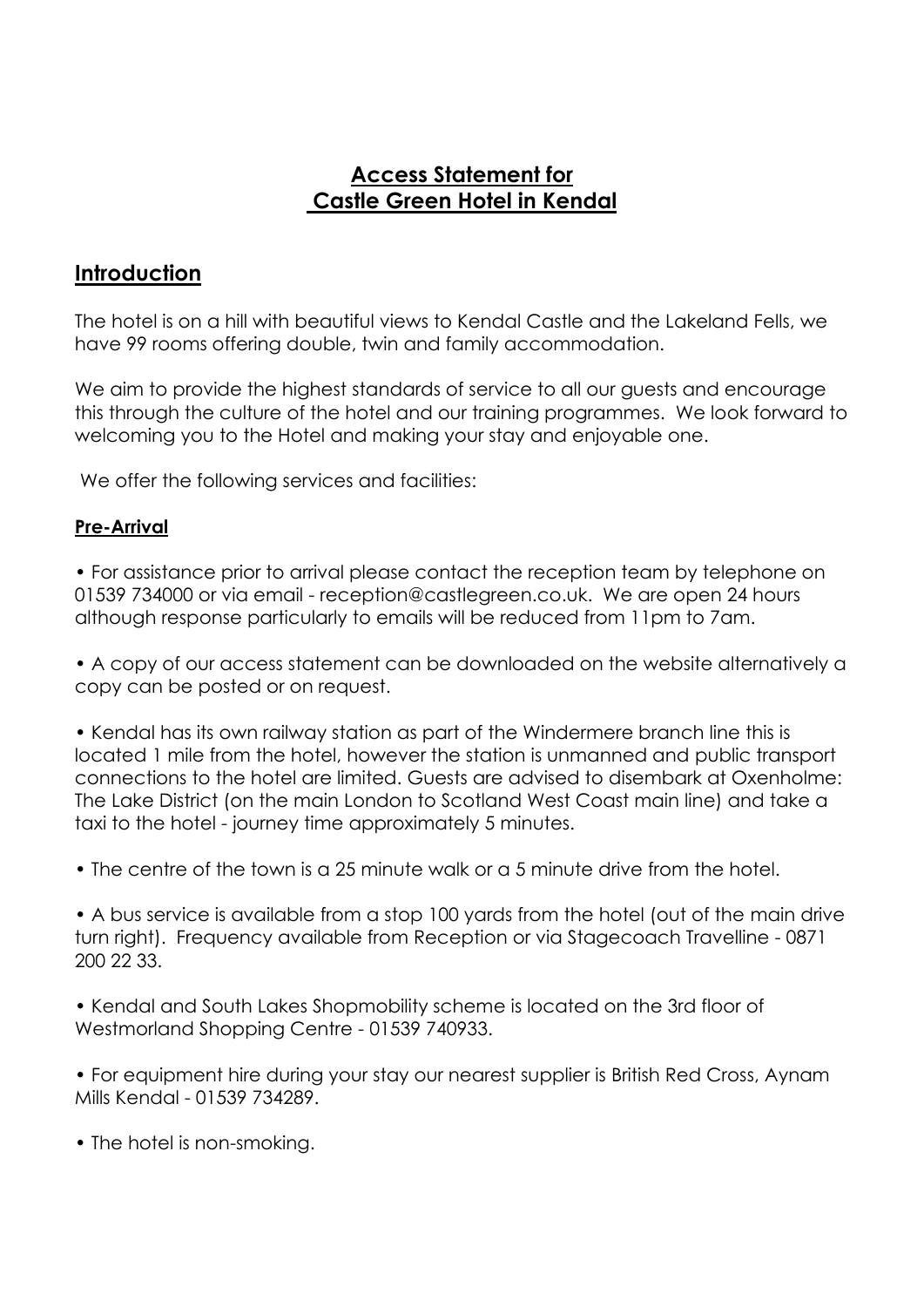# **Arrival & Car Parking Facilities**

• All residential guests should use the main entrance of the hotel located at the top of the main drive, the ground is tarmac

• There are 4 steps into the hotel and a ramp to the left of the steps.

• There is a covered turning circle located directly outside the main entrance on the same level, for dropping off and picking up only, cars must not be left unattended.

• There are 200 spaces over 4 individual car parks. There are 3 designated disabled spaces in the top car park with 4 additional spaces marked for those guests who have difficulty with steps, 3 designated spaces in the Alexanders pub car park, 3 outside the Conference & Training centre entrance and none in the bottom car park (this is the furthest away from the hotel) Spaces are monitored to ensure they are not taken by unauthorised vehicles and staff will respond on request to move offending vehicles or seek alternatives.

• If you need assistance with luggage, equipment or guidance our reception and nights team are on duty 24 hours.

## **Main Entrance, Reception**

• The reception area is on the same level as the lobby / main entrance and is situated opposite the hotel lounge.

• The reception desk is 112cm high, with a lower aspect 71cm. Registration can be completed sitting in the lounge area opposite reception and we have clipboards available.

- Additional keycards for rooms are available on request.
- Guests can also request to be escorted to their bedroom by a member of staff if required.

• To the left of reception are the ground floor bedrooms, with lift with access to the second floor bedrooms and leisure club.

- The hotel lounge and restaurant are opposite reception with the bar to the right.
- The floor service throughout the reception and lobby area is carpeted with the walkway from reception through to the restaurant is a laminated wood floor.

# **Public Areas - Hall, Stairs, Landing, Corridors etc**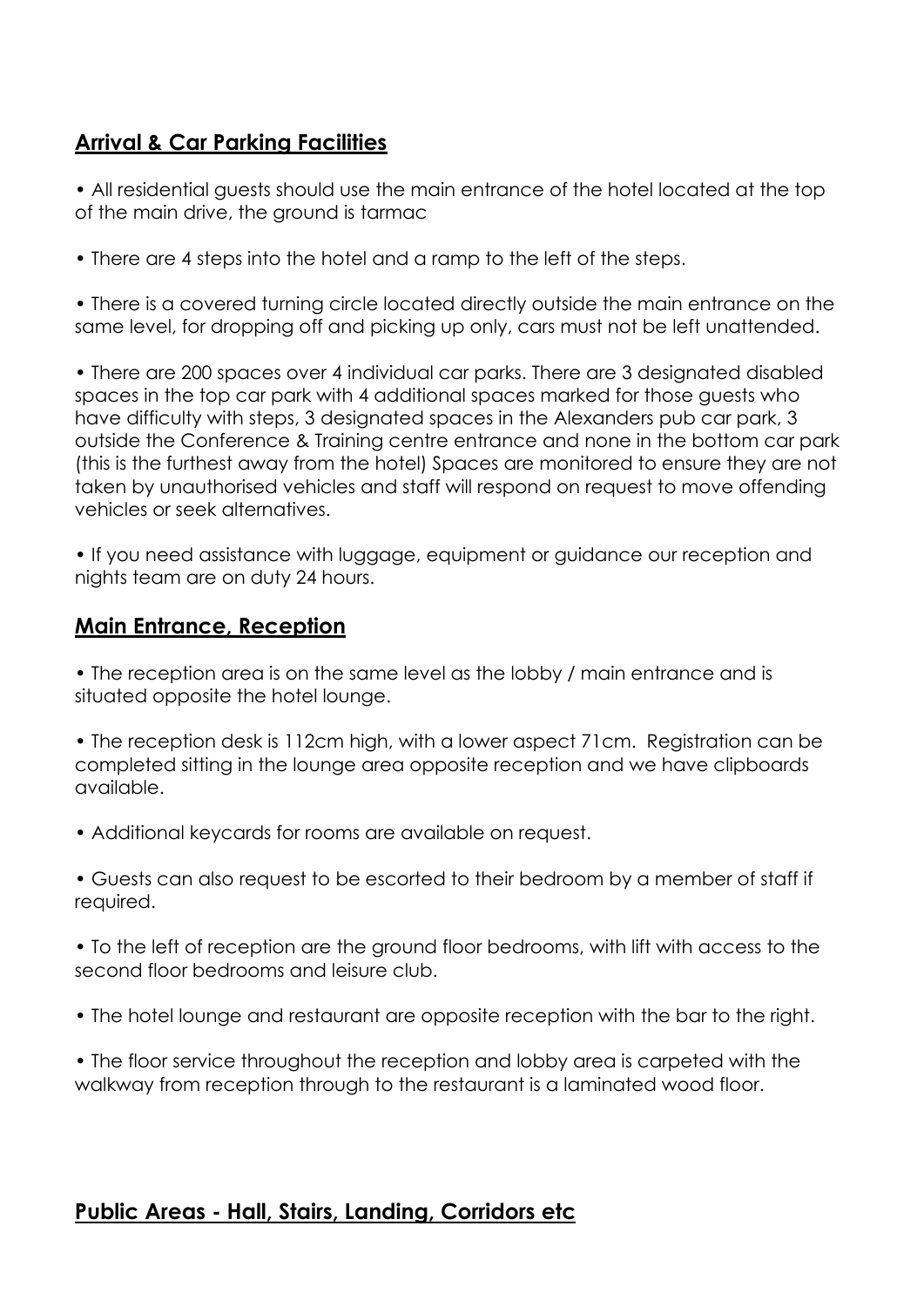• We have one lift which can be used to access the lower ground floor for the Leisure Club and 1st floor bedrooms, the lift does not service the extension or Executive floor bedrooms.

• The lift has tactile/Braille buttons but no audible enunciation as floors are reached.

• The Executive bedrooms are located at the end of the ground floor corridor and up 7 steps.

• The Conference and Training Centre is located on the lower ground floor and is not accessible by the lift, but via 14 steps.

• The main corridors are all carpeted, with laminate flooring in a section between the lounge and hotel bar and walkway into the restaurant.

• To the right of reception is also the public toilets, and a disabled toilet with rails to the side and alarm - the disabled toilet also houses our baby changing facilities.

• Lighting is uniform throughout the corridors and lounge areas, with lights dimmed at dusk each evening.

# **Public Areas - Sitting room, lounges, lobbies etc**

• The main corridors are all carpeted, with laminate flooring in a section between the lounge and hotel bar and walkway into the restaurant.

# **Public WCs**

• To the right of reception is also the public toilets, and a disabled toilet with rails to the side and alarm - the disabled toilet also houses our baby changing facilities. The floor is tiled and the walls are a buttermilk colour.

• We also have a disabled toilet with the same functionality in the Conference & Training Centre, Function House Banqueting Suite and Alexanders the Pub.

### **Restaurant / Dining Room, Bar & Bar area**

• The Greenhouse Restaurant is located to the right whilst entering the main hotel lounge area opposite reception. We serve breakfast, lunch and dinner from this area, and lounge service from the bar and lounge space.

• Lighting is provided by spotlights, with natural daylight provided by the greenhouse floor to ceiling windows in the conservatory part of the restaurant.

• The walkway into the restaurant is laminate flooring the seating area is carpeted and the area around the cold buffet breakfast items and theatre window for hot buffet breakfast items is polished slate.

• Seating is moveable and no chairs in the restaurant have arms.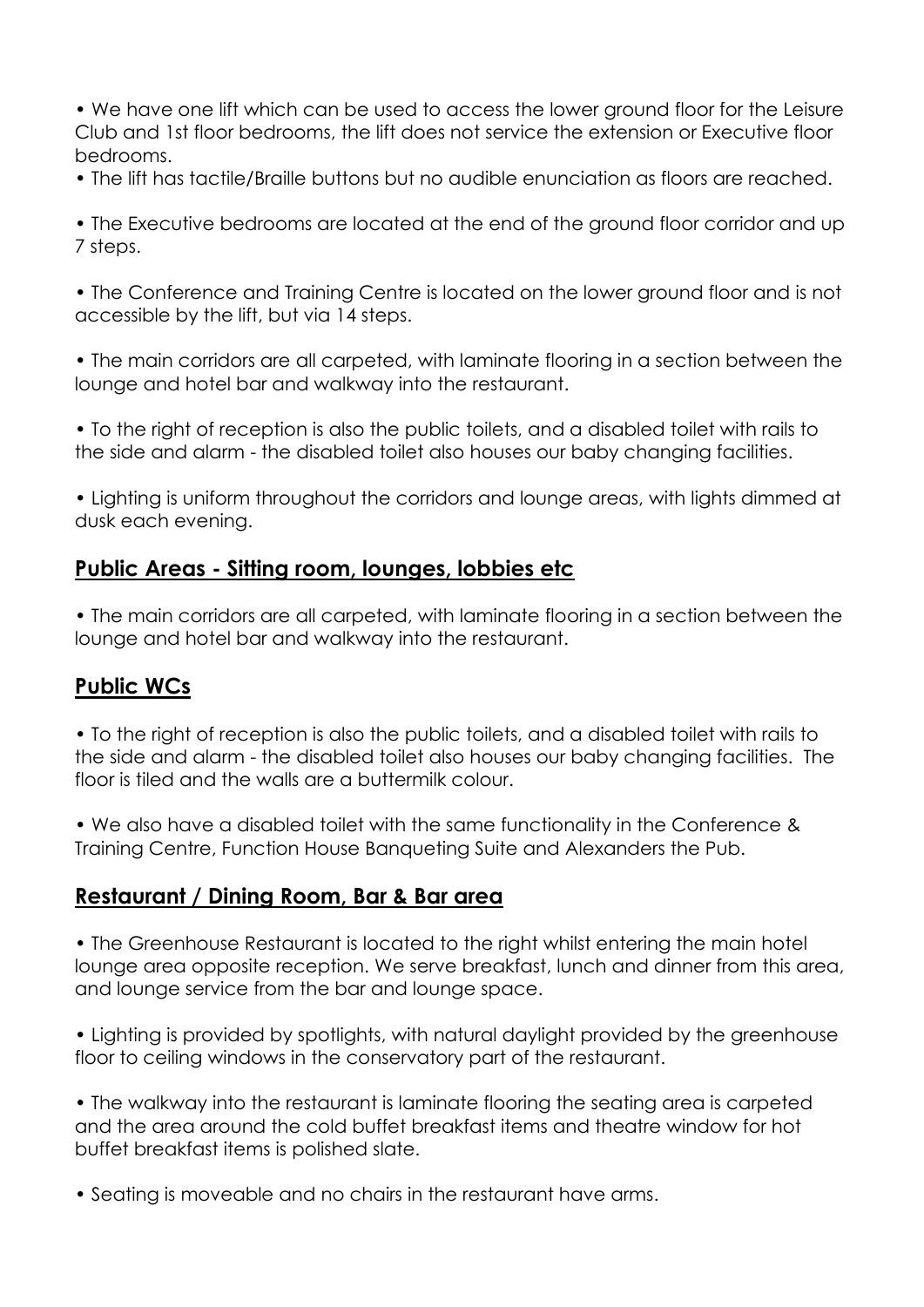• Menus are printed in Century Gothic font size 16 and staff are happy to assist where required on explaining dishes or reading the menu.

• Our Executive Chef Ashley Wood and his team can accommodate any dietary requirements or adapt dishes to suit.

• There is waitress service and table service as standard.

• The Restaurant is on the ground floor of the hotel and there are no gradients, ramps, or steps in this area.

• The hotel bar is situated on the ground floor to the right of reception. It has level entry and is open plan with a carpeted floor. There is seating offered in 'tub' chairs with arms and wooden tables of chest height whilst seating. Lighting is mainly from spotlights, with lower level lights and a standard lamp in the evening.

• There is also a loa fire in the lounge area with a slate plinth around - this is lit in the winter only.

### **Alexanders Pub**

• Alexanders Pub is located in the Hotel grounds. There is no direct access from the main hotel building.

• It has its own car park with 3 disabled places and picnic bench seating outside.

• The dining area is carpeted and all on the ground floor, seating is flexible and can be moved to suit.

• The bar and adjacent snug areas are located to the right of the entrance and have one small step up to them.

• There is a disabled toilet on the ground floor; the ladies and gents toilets are located on the 1st floor.

# **The Green Rooms Spa**

• The Green Rooms Spa is located in the Leisure Club on the lower ground floor. Whilst the Club is accessible by the lift the treatment rooms are located through the weights gym and up 4 steps, to a push door. There is a side door to the Spa which offers a step free entrance, please ask at main or leisure club receptions for guidance to this area as it is at the back of the hotel.

• We have 2 treatment rooms and an area in the foyer area for manicures and make up consultations.

- Doors are of standard widths and treatment couches are adjustable.
- One of the treatment rooms has its own walk in shower with one step; others are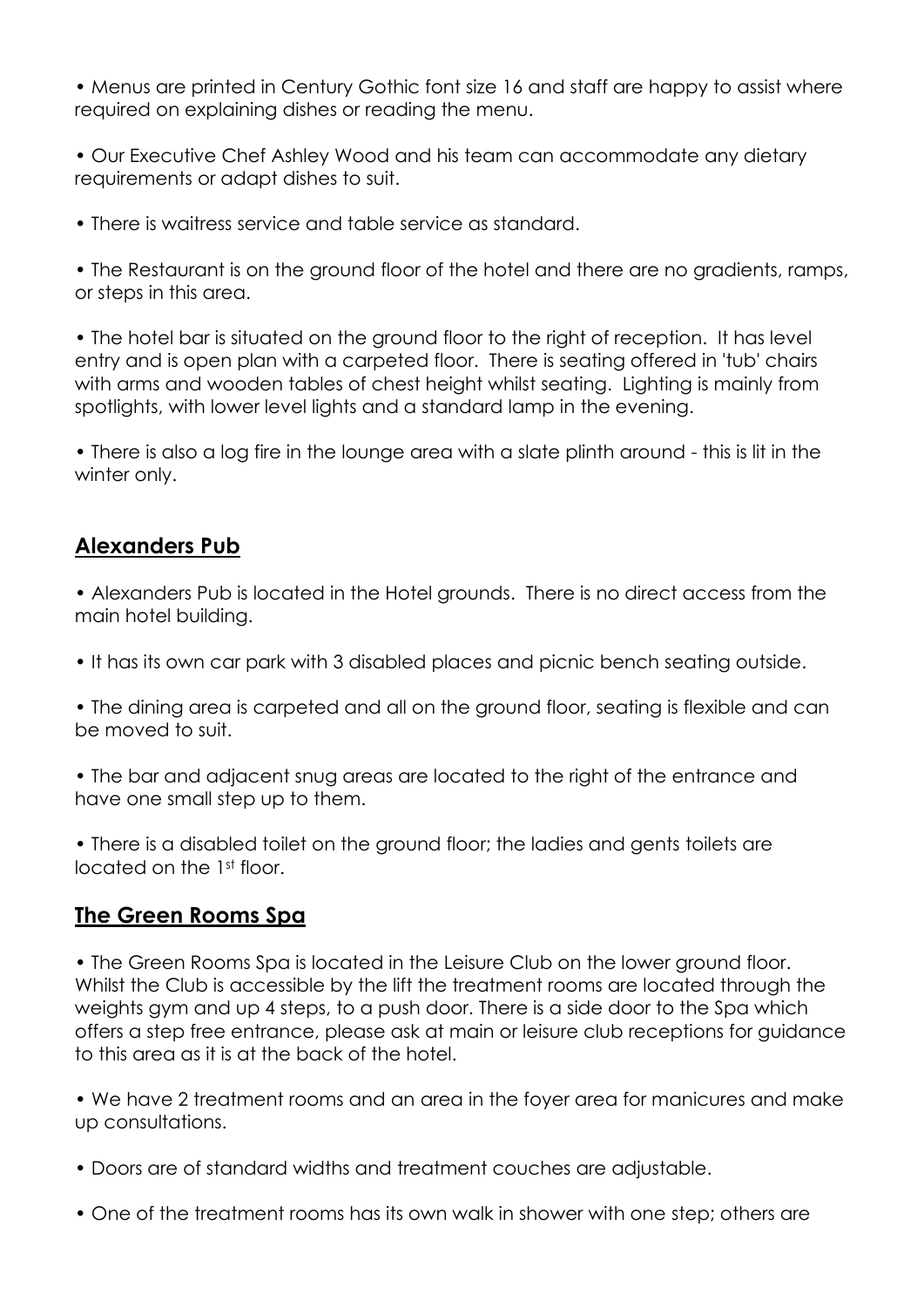located in the main section of the Leisure Club.

• Flooring in the foyer area is carpet with the treatment rooms having a laminate floor.

## **Leisure Facilities**

• Pulse Health & Fitness Club is open from 7am until 10pm every day with last entry at 9.30pm. We do have restricted hours for children in the pool which are 10-12 noon and 2-4pm (5pm on Saturdays & Sundays) The main hours are also subject to change over Christmas & New Year, please call the Club direct on 01539 797016 for more details.

• There is a swimming pool, steam room and two gyms.

• There is separate car park with 3 disabled spaces for access to the Leisure Club, located opposite Parkside Road. Guests then proceed across the front of the hotel (step free) on part flagstone part tarmac to the front door of the Club.

• The Leisure Club can also be accessed from within the hotel via the lift to the ground floor.

• The reception counter is of waist height, however there is a lounge area with soft furnishings where staff can meet with guests if required.

• Lighting is from spotlights in the main reception area and tube lighting in the two gyms. The main gym also has natural daylight onto the hotel grounds.

• The Gym equipment includes 2 x fully equipped Technogym studios, including Excite Treadmills, Steppers & Cross Trainers, a substantial range of free weights and resistance equipment is also available. Other equipment includes a speed ball, punch bag, chin & dip machine and core balls. If you have any specific queries about the suitability of equipment please call our trained staff in advance.

• Entry into the pool is by step ladder on one side and graduated steps on the other, there are no hoists.

• The main changing rooms are all on a level with the main reception area and are open plan.

• We have an accessible disabled changing room with toilet near the lift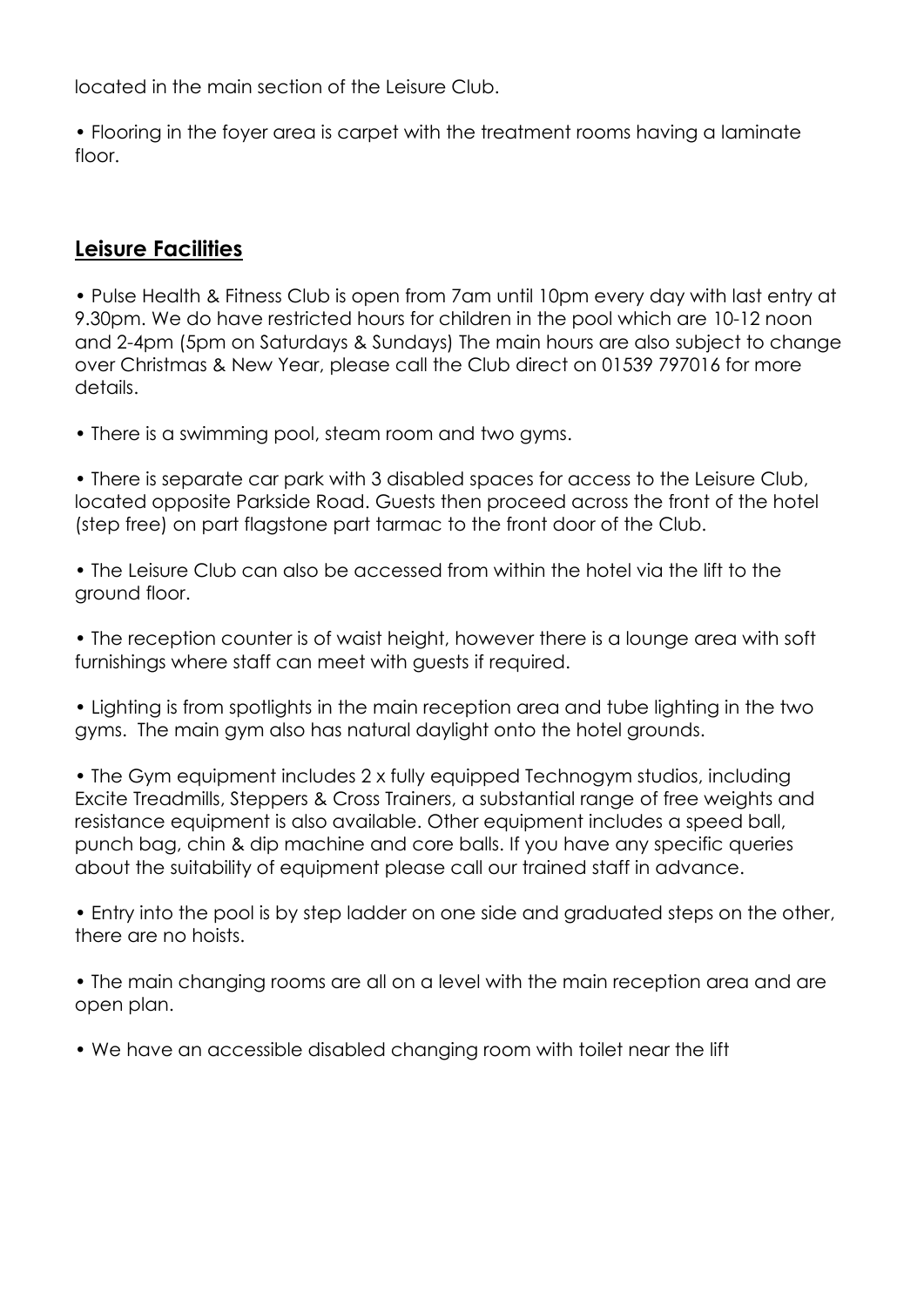# **Conference & Meeting Rooms, Banqueting**

• We have a dedicated Conference & Training Centre which has 6 meetings rooms, we also have 2 larger conference/banqueting suites - The Function Suite & Kendal Suite.

• The Conference & Training Centre is on the lower ground floor of the hotel and can be accessed via 14 steps from the main hotel corridor. Alternatively guests can access directly into the centre from the car park opposite Parkside Road (signed for the centre). There is one step into the building however we do have a ramp which can be made available upon request.

• The Kendal Suite is on the ground floor opposite Reception and is accessed from the main hotel entrance at the top of the main drive. There are 4 steps from the main doors or a ramp in the lobby area into the Kendal Suite.

• The Function Suite is located on the lower ground floor of the hotel and has its own separate entrance - it cannot be accessed from inside the main hotel.

• Parking for disabled guests or limited mobility is offered in the middle car park (signed for Alexanders). From here guests can enter the Function Suite via a tarmac ramp walkway to the left or 12 steps to the right (slate with gripped edges).

• There are toilets, including a disabled toilet in the Function Suite and Conference & Training Centre; guests in the Kendal Suite have access to the toilets and disabled toilet in the main reception/lounge area, located through a set of double doors from the Kendal Suite entrance.

• Lighting in all areas is even but can be turned off in sections by individual conference organisers.

• Seating in the Conference & Training Centre is chairs with arms, those in the Function Suite & Kendal Suite have no arms - we can of course interchange where necessary.

• We have a portable induction loop - please advise us in advance if this is required.

• We do try to accommodate everyone's needs where possible please discuss any specific requests with your conference organiser.

# **Bedrooms**

• There are 2 accessible bedrooms (Category 2 for use for a disabled guest travelling with a helper) - one on the ground floor and one on the 1st floor accessible by the lift. These rooms can be a double or a twin and provide the following specific facilities:

- Extra wide doors with low level light switches
- Grab rails in the bathroom over the bath, adjustable head for the shower which is over the bath.
- Wheelchair accessible sink with adapted taps
- Grab rails around the toilet.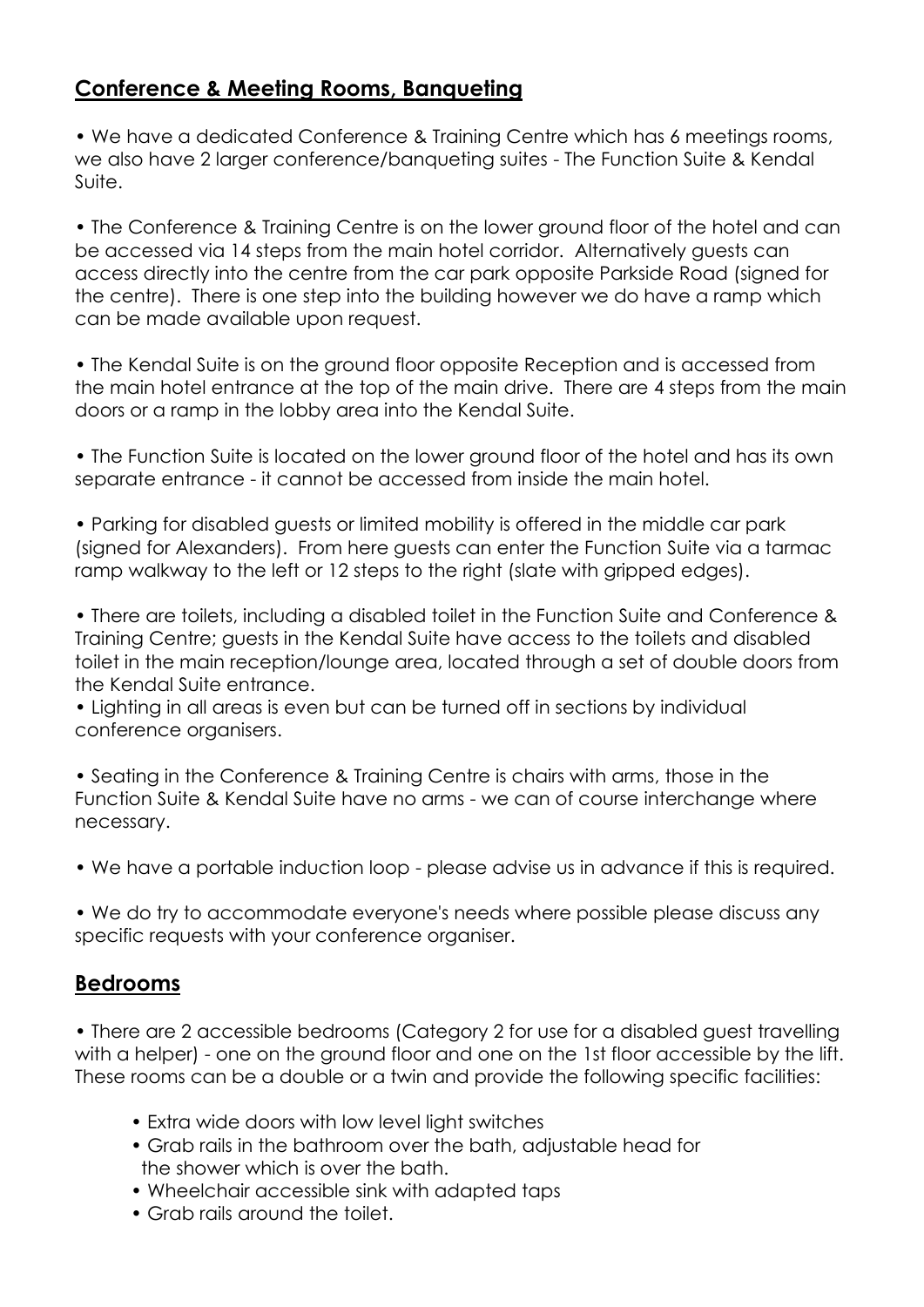- Bath boards and seats can also be fitted on request
- Alarm with low and high level panic buttons which calls through to reception which is manned 24 hours.
- There are also 25 bedrooms located on the ground floor same level as reception. 18 of these rooms are doubles and have a walk in shower accessed by a small step. The others are twins, though bigger rooms have a bath & a shower.
- Flooring in bedrooms is short pile carpet.
- Flooring in bathrooms is tiled.
- Lighting is even throughout for ceiling spotlights to bedside lamps.
- Room service is 24 hours.

• We have soft duvets; however blankets are available on reauest alona with extra pillows which are non-feather.

## **Grounds and Gardens**

• Guests can gain access around the hotel grounds via various pathways, the majority is tarmac however there is some paving across the front of the old house which houses the Conference & Training Centre.

• Some pathways are steep especially from the right of reception into the grounds and in front of the Restaurant windows to the Function Suite level.

• There are steps under a covered walkway from the main reception area to Alexanders or Function Suite.

• Please contact reception before arrival if you would like any guidance as to how to navigate around the hotel once you are here.

### **Additional Information**

• If you require any assistance during your stay please contact Reception.

• We have a set evacuation procedure for basic information - Alarm bells are a continuous alarm. If you require assistance to evacuate your room in case of emergency please tell a member of the reception team on arrival, they will ensure a member of staff comes to your room to assist.

• All staff have regular training which includes disability awareness training.

**Address**: Castle Green Hotel, Castle Green Lane, Kendal, Cumbria, LA9 6RG

**Telephone**: 01539 734000

**Fax**: 01539 735522